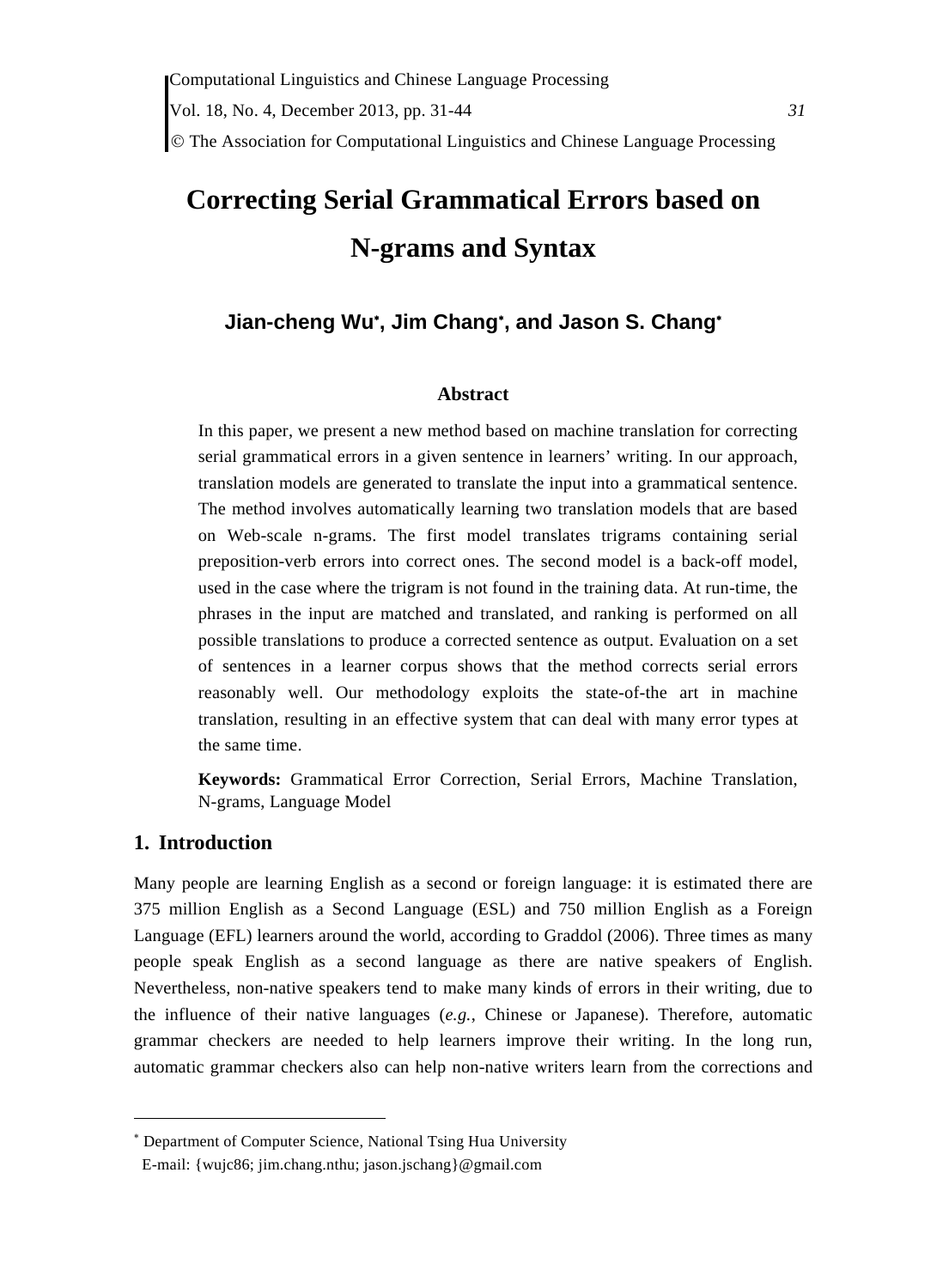gradually gain better command of grammar and word choices.

The grammar checkers available in popular word processors have been developed with a focus on native speaker errors, such as subject-verb agreement and pronoun reference. Therefore, these word processors (*e.g.*, Microsoft Word) often offer little or no help with common errors causing problems for English learners (*e.g.*, missing, unnecessary, or wrong article, preposition, and verb form) as described in The Longman Dictionary of Common Errors, second edition (LDOCE) by Heaton and Turton (1996). The LDOCE is the result of analyzing errors encoded in the Longman Learners' Corpus.

The LDOCE shows that grammatical errors in learners' writing can either appear in isolation (*e.g.*, the wrong proposition in "*I want to improve my ability of* [*in*] *English*.") or consecutively (*e.g.*, the unnecessary preposition immediately followed by a wrong verb form in "*These machines are destroying our ability of thinking* [*to think*]."). We refer to two or more errors appearing consecutively as *serial errors*.

Previous works on grammar checkers either have focused on handling one common type of error exclusively or handling it independently in a sequence of errors. Nevertheless, when an error is not isolated, it is difficult to correct the error when another related error is in the immediate context. In other words, when serial errors occur in a sentence, a grammar checker needs to correct the first error in the presence of the second error (or *vice-versa*), making correction difficult to achieve. These errors could be corrected more effectively if the corrector recognized them as serial errors and attempted to correct the serial errors at once.

Consider an erroneous sentence, "*I have difficulty to understand English*." The correct sentence should be "*I have difficulty in understanding English*." It is hard to correct these two errors one by one, since the errors are dependent on each other. Intuitively, by identifying "*difficulty to understand*" as containing serial errors and correcting it to "*difficulty in understanding*," we can handle this kind of problem more effectively.

| Input: I have difficulty to understand English.                   |                                                          |                          |                                                                                                   |  |
|-------------------------------------------------------------------|----------------------------------------------------------|--------------------------|---------------------------------------------------------------------------------------------------|--|
| Phrase table of translation model:<br>Back-off translation model: |                                                          |                          |                                                                                                   |  |
| difficulty of understanding                                       | $\parallel$ difficulty in understanding $\parallel$ 0.86 | difficulty of $VERB+ing$ | $\parallel$ difficulty in VERB+ing $\parallel$ 0.34                                               |  |
| difficulty to understand                                          | $\parallel$ difficulty in understanding $\parallel$ 0.86 | difficulty to VERB       | $\parallel$ difficulty in VERB+ing $\parallel$ 0.34                                               |  |
| difficulty with understanding                                     | $\parallel$ difficulty in understanding $\parallel$ 0.86 |                          | difficulty with VERB+ing   difficulty in VERB+ing    $0.34$                                       |  |
| difficulty in understand                                          | $\parallel$ difficulty in understanding $\parallel$ 0.86 | difficulty in VERB       | $\parallel$ difficulty in VERB+ing $\parallel$ 0.34                                               |  |
| difficulty for understanding                                      | $\parallel$ difficulty in understanding $\parallel$ 0.86 |                          | difficulty for VERB+ing $\parallel \parallel$ difficulty in VERB+ing $\parallel \parallel 0.34$   |  |
| difficulty about understand                                       | $\parallel$ difficulty in understanding $\parallel$ 0.86 |                          | difficulty about VERB+ing $\parallel \parallel$ difficulty in VERB+ing $\parallel \parallel 0.34$ |  |
|                                                                   |                                                          |                          |                                                                                                   |  |

Output: *I have difficulty in understanding English.*

*Figure 1. Example session of correcting the sentence, "I have difficulty to understand English."*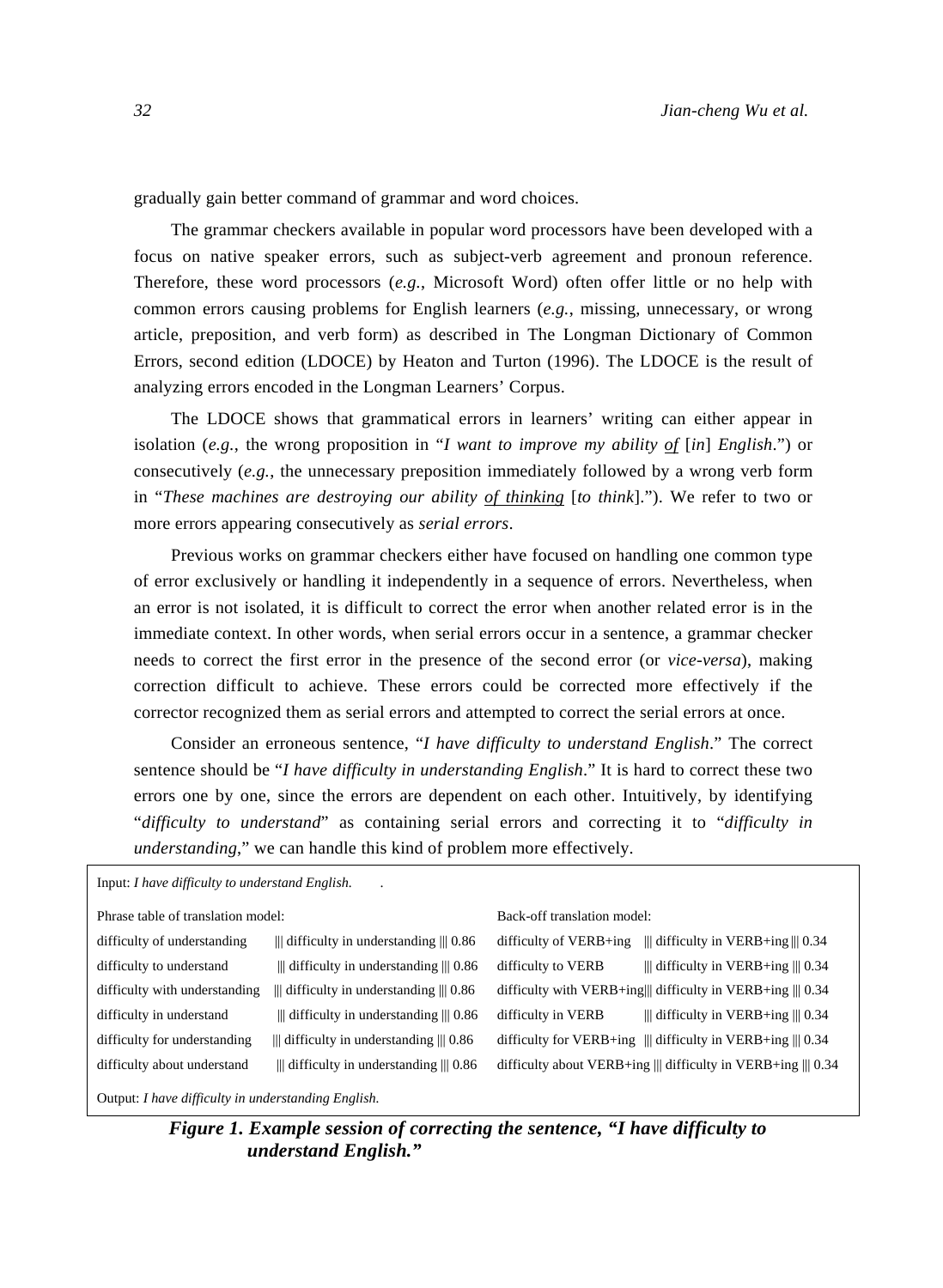We present a new system that automatically generates a statistical machine translation model based on a trigram containing a word followed by preposition and verb or by an infinitive in web-scale n-gram data. At run-time, the system generates multiple possible trigrams by changing a word's lexical form and preposition in the original trigram. Example trigrams generated for "*difficulty to understand*" are shown in Figure 1. The system then ranks all of these generated sentences and use the highest ranking sentence as suggestion.

The rest of the paper is organized as follows. We review the related work in the next section. Then, we describe our method for automatically learning to translate a sentence that may contain preposition-verb serial errors into a grammatical sentence (Section 3). In our evaluation, we describe how to measure the precision and recall of producing grammatical sentences (Section 4) in an automatic evaluation (Section 5) over a set of marked sentences in a learner corpus.

# **2. Related Work**

Grammatical Error Detection (GED) for language learners has been an area of active research. GED involves pinpointing some words in a given sentence as ungrammatical and offering correction if necessary. Common errors in learners' writing include misuse of articles, prepositions, noun number, and verb form. Recently, the state-of-the-art research on GED has been surveyed by Leacock *et al.* (2010). In our work, we address serial errors in English learners' writing which are simultaneously related to the preposition and verb form, an aspect that has not been dealt with in most GED research. We also consider the issues of broadening the training data for better coverage and coping with data sparseness when unseen events happen.

Although there are over a billion people estimated to be using or learning English as a second or foreign language, common English proofreading tools do not target specifically the most common errors made by second language learners. Many widely-used grammar checking tools are based on pattern matching and at least some linguistic analysis, based on hand-coded grammar rules (Leacock *et al.*, 2010). In the 1990s, data-driven, statistical methods began to emerge. Statistical systems have the advantage of being more intolerant of ill-form, interlanguage, and unknown words produced by the learners than the rule-based systems.

Knight and Chander (1994) proposed a method based on a decision tree classifier to correct article errors in the output of machine translation systems. Articles were selected based on contextual similarity to the same noun phrase in the training data. Atwell (1987) used a language model of a language to represent correct usage for that language. He used the language model to detect errors that tend to have a low language model score.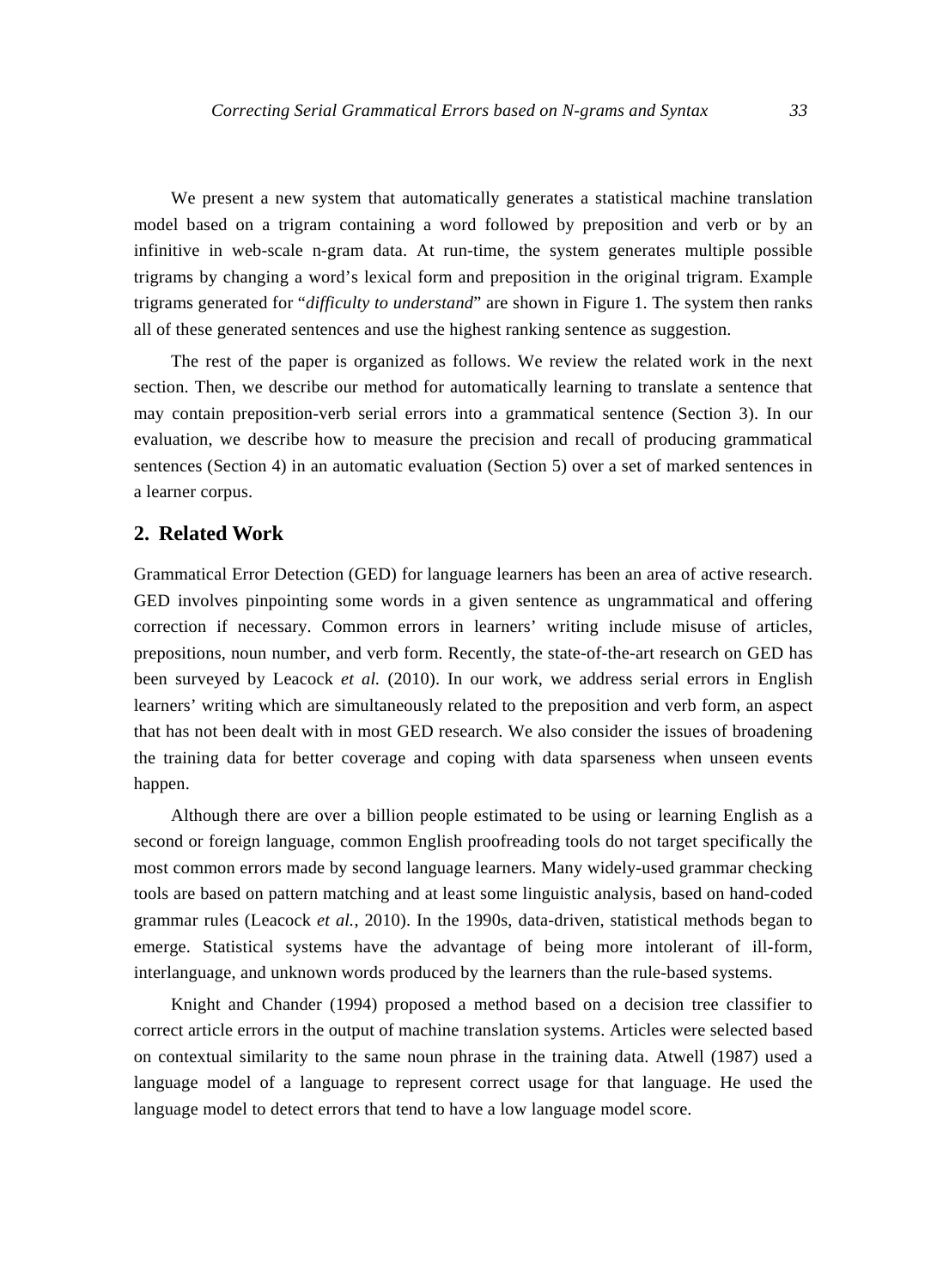More recently, researchers have looked at grammatical errors related to the most common prepositions (9 to 34 prepositions, depending on the percentage of coverage). Eeg-Olofsson and Knuttson (2003) described a rule-based system to detect preposition errors for learners of Swedish. Based on part-of-speech tags assigned by a statistical trigram tagger, 31 rules were written for very specific preposition errors. Tetreault and Chodorow (2008), Gamon *et al.* (2008), and Gamon (2010) developed statistical classifiers for preposition error detection. De Felice and Pulman (2007) trained a voted perceptron classifier on features of grammatical relations and WordNet categories in an automatic parse of a sentence. Han *et al.* (2010) found that a preposition error detection model trained on correct and incorrect usage in a learner corpus works better than using well-formed text in a reference corpus.

In the research area of detecting verb form errors, Heidorn (2000) and Bender *et al.* (2004) proposed methods based on parse tree and error templates. Lee and Seneff (2008) focused on three cases of verb form errors: subject-verb agreement, auxiliary agreement, and verb complement. The first two types are isolated verb form errors, while the third type may involve serial errors related to preposition and verb. Izumi *et al.* (2003) proposed a maximum entropy model, using lexical and POS features, to recognize a variety of errors, including verb form errors. Lee and Seneff (2008) used a database of irregular parsing caused by verb form misuse to detect and correct verb form errors. In addition, they also used the Google n-gram corpus to filter out improbable detections. Both Izumi *et al.* (2003) and Lee and Seneff (2008) obtained a high error correction rate, but they did not report serial errors separately, making comparison with our approach is impossible.

In a study more closely related to our work, Alla Rozovskaya and Dan Roth (2013) introduced a joint learning scheme to jointly resolve pairs of interacting errors related to subject-verb and article-noun agreements. They showed that the overall error correction rate is improved by learning a model that jointly learns each of these interacting errors.

## **3. Method**

Correcting serial errors (*e.g.*, "*I have difficulty to understand English*.") one error at a time in the traditional way may not work very well, but previous works typically have dealt with one type of error at a time. Unfortunately, it may be difficult to correct an error in the context of another error, because an error could only be corrected successfully within the correct context. Besides, such systems need to correct a sentence multiple times, which is time-consuming and more error-prone. To handle serial errors, a promising approach is to treat serial errors together as one single error.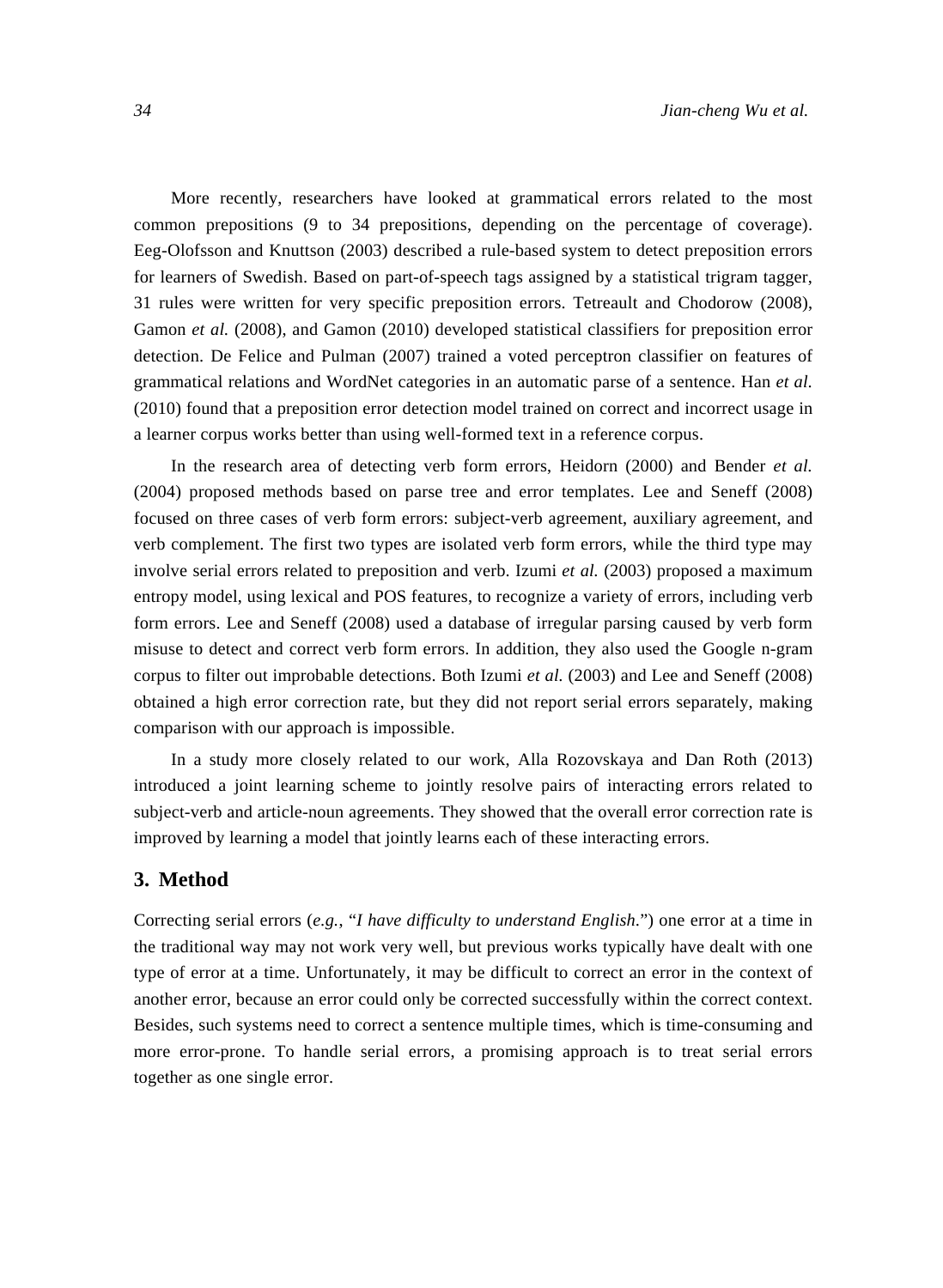#### **3.1 Problem Statement**

We focus on correcting serial errors in learners' writing using the context of trigrams in a sentence. We train a statistical machine translation model to correct learners' errors of the types of a content word followed by a preposition and a verb using web-scale n-grams.

*Problem Statement*: We are given a sentence  $S = w_1, w_2, ..., w_n$ , and web-scale n-gram, *webgram*. Our goal is to train two statistical machine translation model *TM* and back-off model *TM*<sub>bo</sub> to correct learners' writing. At run-time, trigrams  $(w_i, w_{i+1}, w_{i+2})$  in *S* (*i* =1, *n*-2) are matched and replaced using *TM* and the back-off model *TM*<sub>bo</sub> to translate *S* into a correct sentence *T*.

In the rest of this section, we describe our solution to this problem. First, we describe the strategy to train *TM* (Section 3.2) and *TM*<sub>bo</sub> (Section 3.3) using *webgrams*. Finally, we show how our system corrects a sentence at run-time using *TM*, *TM*<sub>bo</sub>, and a language model *LM* (Section 3.4).

## **3.2 Generating** *TM*

We attempt to identify trigrams that fit the pattern of serial errors and correction we are dealing with in *webngram*, and we group the selected trigrams by their content words and verb lemmas. Our learning process is shown in Figure 2. We assume that, within each group, the low frequency trigrams are probably errors that should be replaced by the most frequent trigram: a *one construction per collocation* constraint. For example, when expressing "*difficulty*" and "*to understand*," any NPV constructs with low frequency (*e.g.*, "*difficulty for understanding*" and "*difficulty about understanding*") are erroneous forms of the most frequent trigram "*difficulty in understanding*". Therefore, we generate *TM* with such phrase to phrase translations accordingly.

- (1) Select *trigrams* related to serial errors and corrections from *webngram* (Section 3.2.1)
- (2) Group the selected trigrams by the first and last word in the *trigrams* (Section 3.2.2)
- (3) Generate a phrase table for the statistical machine translation models for each group (Section 3.2.3)

# *Figure 2. Outline of the process used to generate TM.*

#### **3.2.1 Select and Annotate Trigrams**

We select four types of trigrams  $(t_1, t_2, t_3)$  from *webngram*, including noun-prep-verb (NPV), verb-prep-verb (VPV), adj-prep-verb (APV), and adverb-prep-verb (RPV). We then annotate the trigrams with types and lemmas of content words  $t_1$  and  $t_3$  (*e.g.*, "*accused of being* 230633" becomes "*VPV*, *accuse be*, *accused of being* 230633). Figure 3 shows some sample annotated trigrams.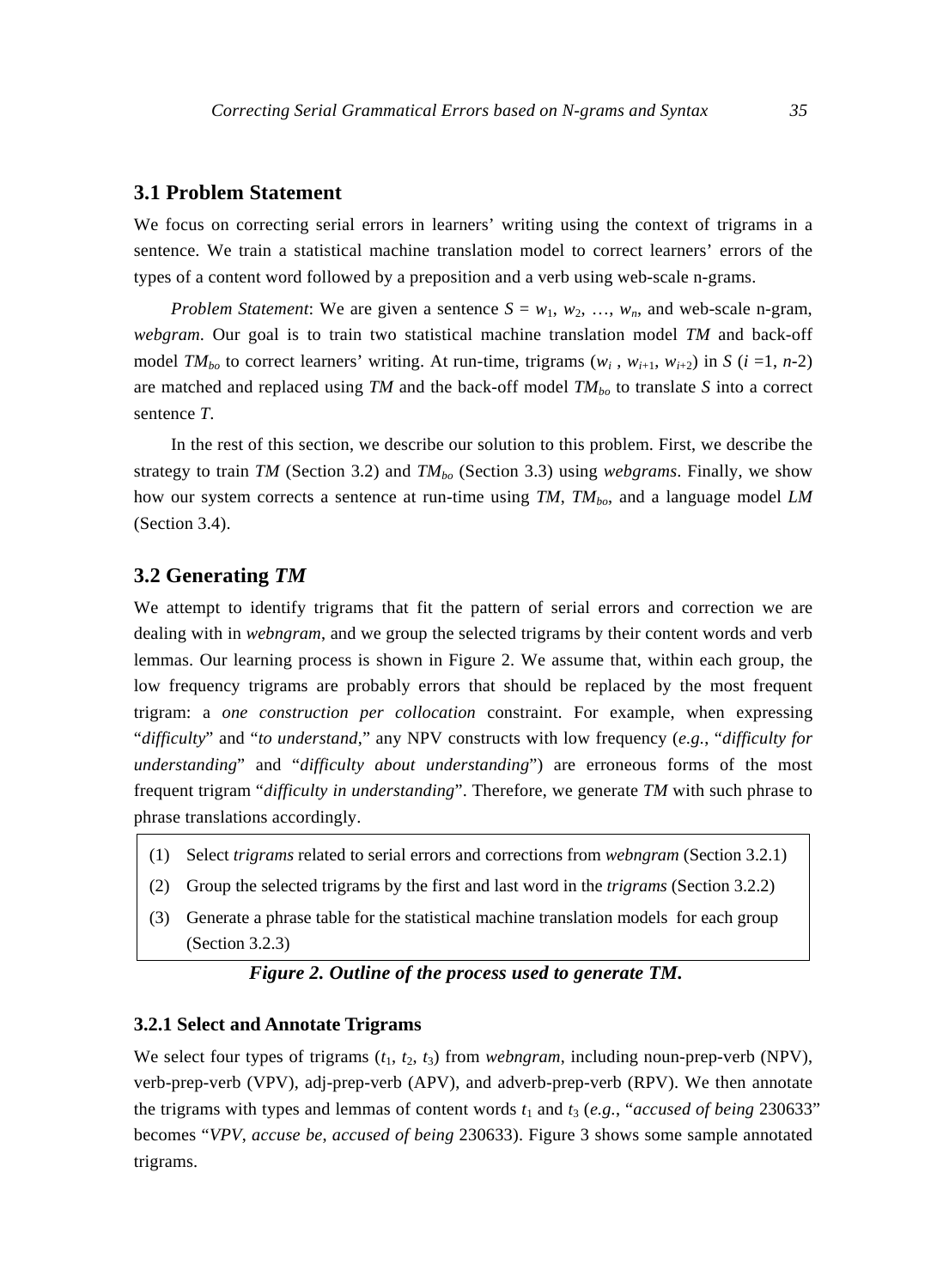| VPV, accuse be, accused of being         | 230,600 |
|------------------------------------------|---------|
| VPV, accuse kill, accused of killing     | 83,100  |
| VPV, accuse have, accused of having      | 78,500  |
| VPV, accuse use, accuse of using         | 45,200  |
| VPV, accuse murder, accused of murdering | 40,032  |
| VPV, accuse be, accused to be            | 10,200  |
| VPV, accuse prove, accused to prove      | 3,600   |

*Figure 3. Sample annotated trigrams* 

| VPV, accuse be, accused of being   | 230,600 |
|------------------------------------|---------|
| VPV, accuse be, accused to be      | 10,200  |
| VPV, accuse be, accused of is      | 2,841   |
| VPV, accuse be, accuse of being    | 2,837   |
| VPV, accuse be, accused as being   | 929     |
| VPV, accuse be, accused of was     | 676     |
| VPV, accuse be, accused from being | 535     |

*Figure 4. Sample trigram group* 

| accused to be    | $\parallel$ accused of being $\parallel$ 0.93      |  |
|------------------|----------------------------------------------------|--|
| accused of is    | $\parallel$ accused of being $\parallel$ 0.93      |  |
| accuse of being  | $\parallel$ accused of being $\parallel$ 0.93      |  |
| accused as being | $\parallel$ accused of being $\parallel$ 0.93      |  |
| accuse of was    | $\parallel$ accused of being $\parallel$ 0.93      |  |
|                  | accused from being $\ $ accused of being $\ $ 0.93 |  |

*Figure 5. Sample phrase translations for a trigram group* 

## **3.2.2 Group Trigrams**

We then group the trigrams by types, the first words, and the verb lemmas. See Figure 4 for a sample VPV group of trigrams. This step should bring together the trigrams containing serial errors and their correction. Note that we assume certain serial errors will have a correction of the same length here, which is true in most cases.

## **3.2.3 Generate Rules**

For each group of annotated trigrams, we then generate phrase and translation pairs with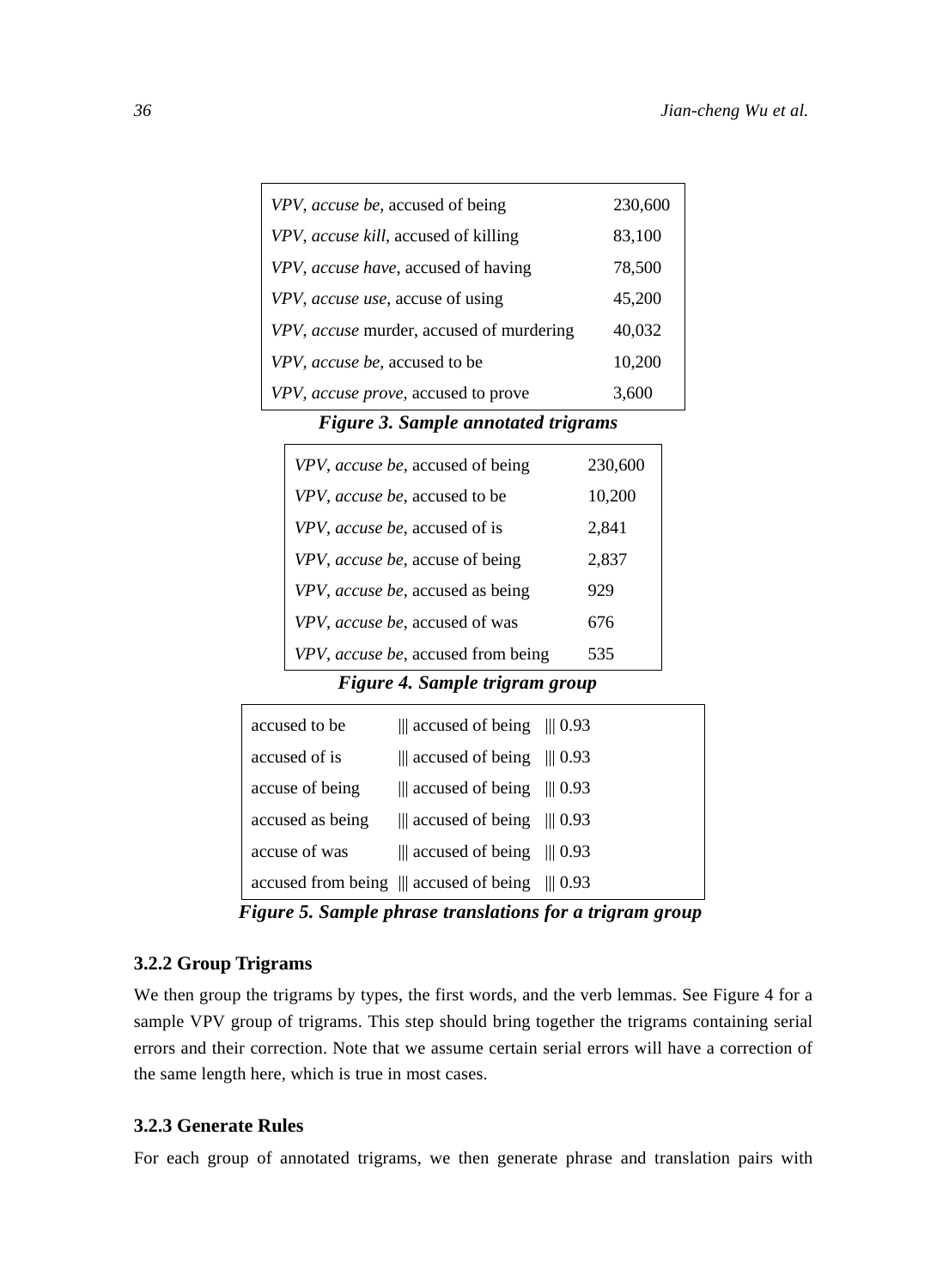probability as follows. Recall that we assume that the higher the count of the trigram, the more likely the trigram is to be correct. So, we generate " $l_1$ ,  $l_2$ ,  $l_3 \parallel h_1$ ,  $h_2$ ,  $h_3 \parallel p$ ," where  $h_1$ ,  $h_2$ ,  $h_3$ is the trigram with the highest frequency count;  $l_1$ ,  $l_2$ ,  $l_3$  is one of the trigrams with lower frequency count; and *p* denotes the probability of  $l_1$ ,  $l_2$ ,  $l_3$  translating into  $h_1$ ,  $h_2$ ,  $h_3$ . We define *p*=(highest frequency count)/(group frequency count).

# **3.3 Generating** *TMbo*

In addition to the surface-level translation model *TM*, we also build a back-off model as a way of coping with cases where the trigram  $(t_1, t_2, t_3)$  is unseen in *TM*. The idea is to assume the complement  $(t_2, t_3)$  of  $t_1$  tends to be in a certain syntactic form regardless of the verb  $t_3$ , as dictionaries typically would describe the usage of "*accuse*" in terms of "*accuse somebody of doing something*." Our learning process for  $TM_{bo}$  is shown in Figure 9.

| VPV, accuse VERB, accused of VERB-ing | 230,600 |
|---------------------------------------|---------|
| VPV, accuse VERB, accused of VERB-ing | 83,100  |
| VPV, accuse VERB, accused of VERB-ing | 78,500  |
| VPV, accuse VERB, accuse of VERB-ing  | 45,200  |
| VPV, accuse VERB, accused of VERB-ing | 40,032  |
| VPV, accuse VERB, accused to VERB     | 10,200  |
| VPV, accuse VERB, accused to VERB     | 3,600   |

*Figure 6. Sample annotated trigrams* 

| VPV, accuse VERB, accused of VERB-ing | 870,600 |
|---------------------------------------|---------|
| VPV, accuse VERB, accused to VERB     | 50,200  |
| VPV, accuse VERB, accuse to VERB      | 20,200  |

*Figure 7. Sample trigram group* 

| accused to VERB $\parallel$ accused of VERB-ing $\parallel$ 0.47 |  |  |  |  |
|------------------------------------------------------------------|--|--|--|--|
|                                                                  |  |  |  |  |

accused of VERB ||| accused of VERB-ing ||| 0.47

# *Figure 8. Sample back-off translations*

- (1) Select trigrams with specific forms from Web 1T n-gram
- (2) Reform trigrams W3 to W3's lexical
- (3) Group the selected trigrams using the first word
- (4) Group the selected trigrams using the first word

*Figure 9. Outline of the process used to generate TM*<sub>bo</sub>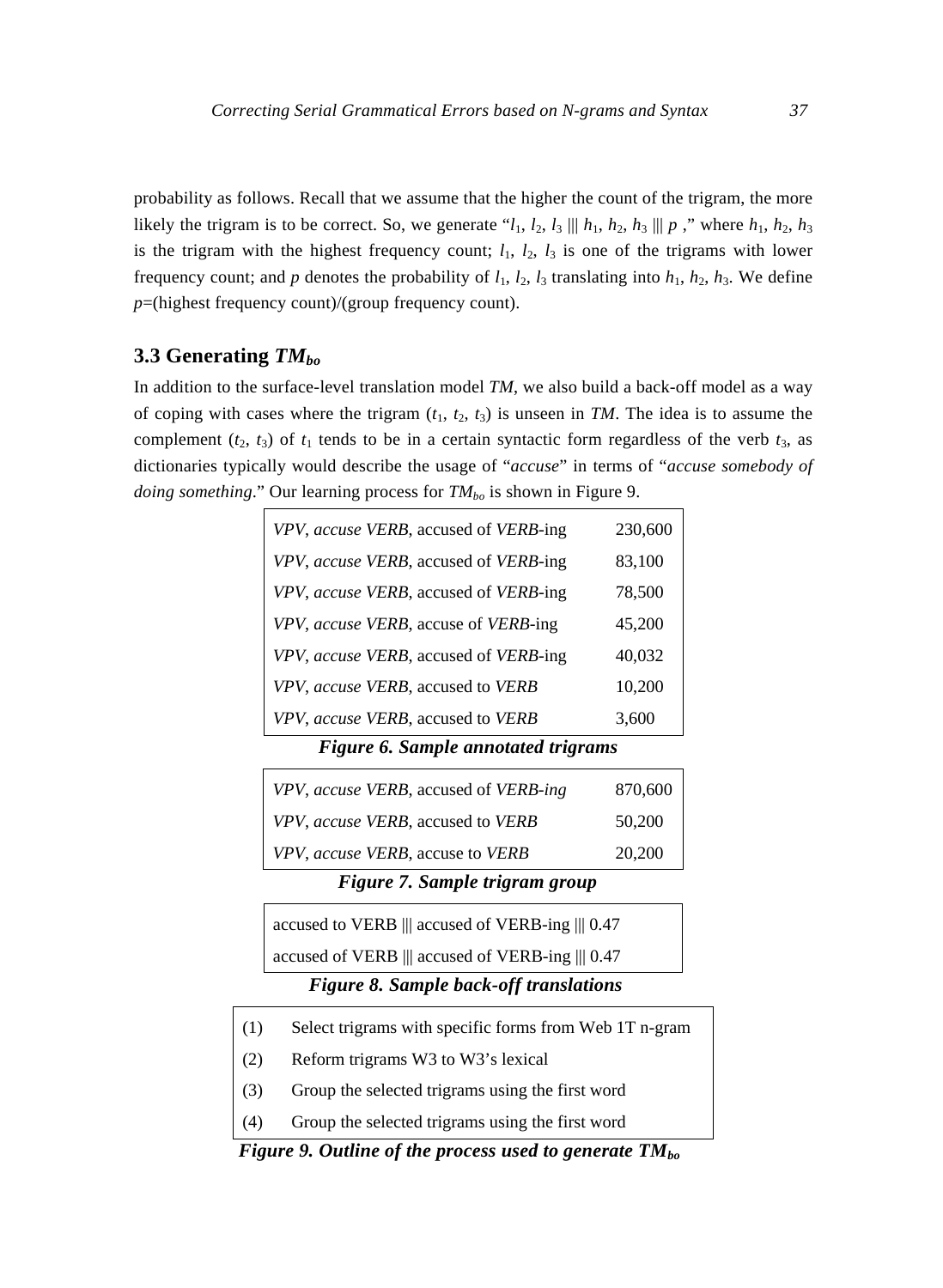## **3.3.1 Generalize Trigrams**

First, we generalize the annotated trigrams (see Section 3.2.1) by replacing the verb form with its part of speech designator (*i.e.*, replace "accuse" with VERB, and replace "accusing" with VERB-ing).

#### **3.3.2 Sum Counts**

In this step, we group the identically transformed trigrams and sum up the frequency counts. See Figure 6 for sample results.

#### **3.3.3 Group Trigrams of the Same Context**

We then group the trigrams by type and by the first word (context). See Figure 7 for a sample "accuse P V" group of trigrams.

## **3.3.4 Generate Rules**

For each group of generalized trigrams, we then generate the phrase and translation pair with the probability as described in Section 3.2.3. See Figure 8 for a sample of back-off translations.

# **3.4 Run-time Correction**

If one loads *TM* and *TM*<sub>bo</sub> into memory before the decoding process (generating, ranking, and selecting translations), that would take up a lot of memory and slow the process of matching phrases to find translations. Therefore, we generate phrase translations on the fly for the given sentence before decoding. Our process of decoding to correct grammatical errors is shown in Figure 10.

- (1) Tag the input sentence with part of speech information in order to find trigrams that fit the type of serial errors
- (2) Search *TM* and generate translations for the input phrases
- (3) Search  $TM_{bo}$  and generate translations for the input phrases
- (4) Run statistical machine translation

# *Figure 10. Outline of the process used to correct the sentence at run-time*

# **3.4.1 Tag the Input Ssentence**

We use a POS tagger to tag the input sentence, and we identify trigrams  $(t_1, t_2, t_3)$  consisting of a content word followed by a preposition and verb (belonging to the NPV, VPV, APV, or RPV types we described in Section 3.2.1).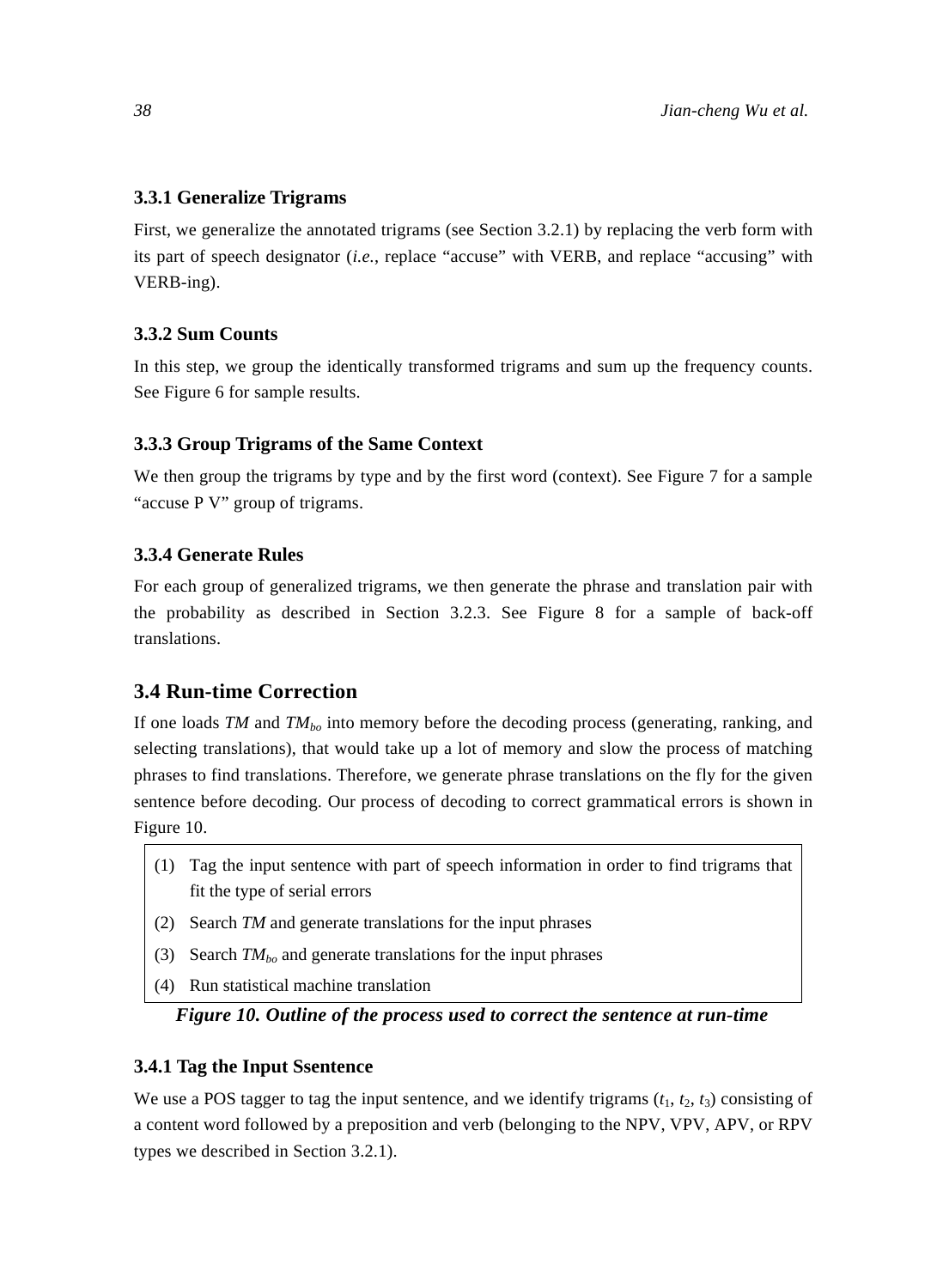### **3.4.2 Search TM and Generate Translation Rules**

We then search for the group of trigrams (indexed by POS type and  $t_1$ ,  $t_3$ ) in *TM* containing the trigrams  $(t_1, t_2, t_3)$ , found in Step 3.4.1. We find the trigram  $(h_1, h_2, h_3)$  with the highest count in that group. With that, we can dynamically add the translation, " $t_1$ ,  $t_2$ ,  $t_3$  |||  $h_1$ ,  $h_2$ ,  $h_3$  ||| 1.0" to the cache of *TM* in memory (*e.g.*, "difficulty to understand  $\|$  difficulty in understanding  $\|$ 1.0") to speed up the subsequent decoding process.

#### **3.4.3 Search** *TMbo* **and Generate Translation Rules**

Just like in 3.4.2, we use  $t_1$  and its part of speech  $p_1$  to search  $TM_{bo}$  for the generalized trigram group that matches  $(t_1, t_2, t_3)$ . We then find the most frequent generalized trigram  $(h_1, h_2, h_3)$  in that group. After that, we need to specialize  $(h_1, h_2, h_3)$  for  $t_3$  by replacing  $h_3$  with the verb form of  $t_3$  for the designator  $h_3$ , resulting in  $(h_1, h_2, h_3)$ . Consider the generalized trigram "accused of VERB-ing" and  $t_3$  = "murder," the specialized trigram would be "accused of murdering." Finally, we add " $t_1$ ,  $t_2$ ,  $t_3$  |||  $h_1$ ,  $h_2$ ,  $h_3$  ||| 1.0" (*e.g.*, "accused to murder || accused of murdering  $||| 1.0$ ") to the cache of *TM* in memory for the same purpose of speeding up decoding.

## **3.4.4 Decode the Input Sentence without Reordering**

Finally, we run a monotone decoder with the cache *TM* and a language model *LM*. By default, any word not in *TM* will be translated into itself.

## **4. Experimental Setting**

Our system *DeeD* (Don'ts-to-Do's English-English Decoder) was designed to correct preposition-verb serial errors in a given sentence written by language learners. Nevertheless, since large-scale learner corpora annotated with errors are not widely available, we have resorted to Web scale n-grams to train our system, while using a small annotated learner corpus to evaluate its performance. In this section, we first present the details of training *DeeD* for the evaluation (Section 4.1). Then, Section 4.2 lists the grammar checking systems that we used in our evaluation and comparison. Section 4.3 introduces the evaluation metrics for the performance of the systems, and details of the sentences evaluated and performance judgments are reported in Section 4.4.

#### **4.1 Training DeeD**

We used the Web 1T 5-grams (Brants & Franz, 2006) to train our systems. Web 1T 5-grams is a collection that contains 1 to 5 grams calculated from a 1 trillion words of public Web pages provided by Google through the Linguistic Data Consortium (LDC). There are some ten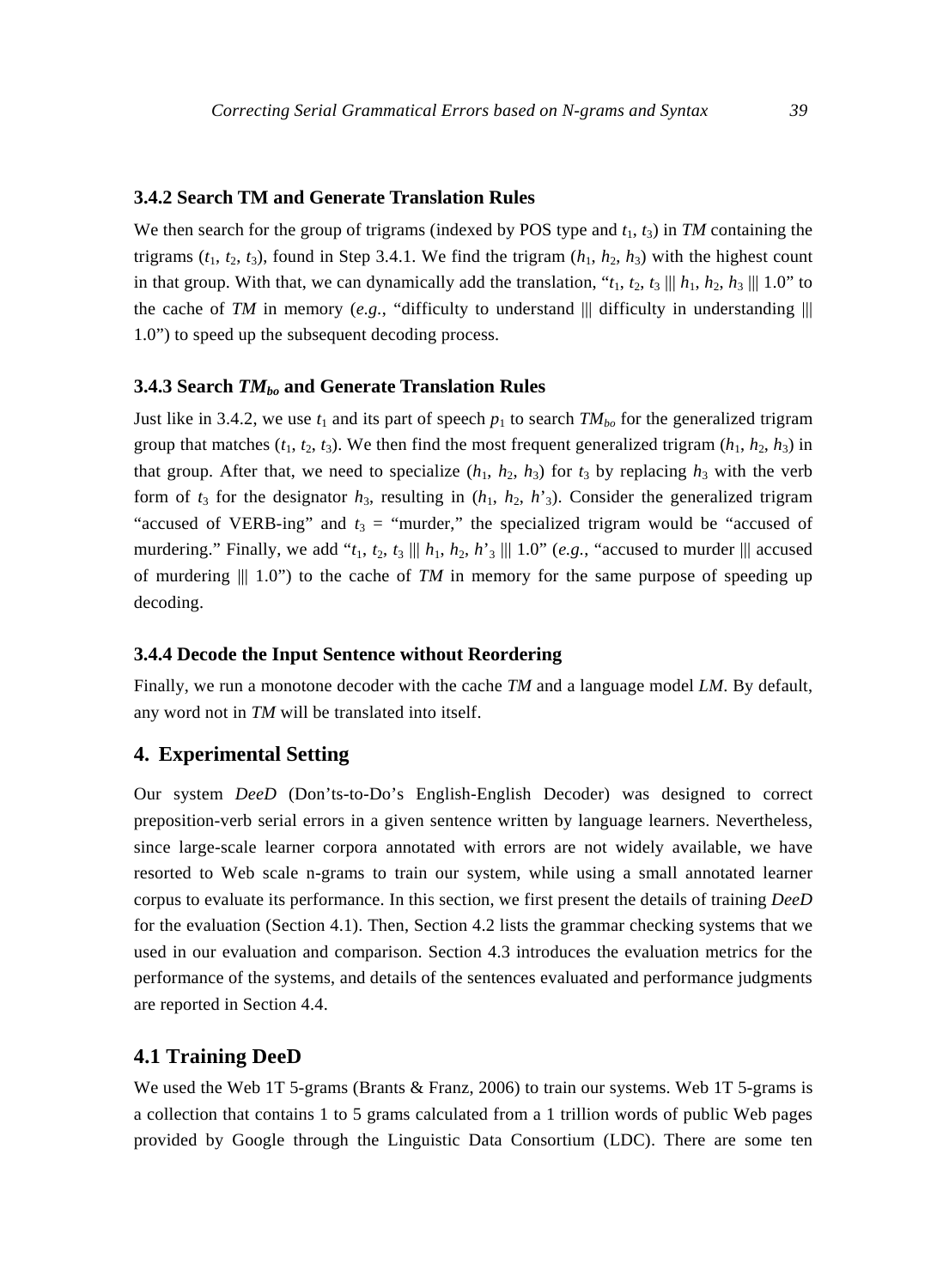million unigrams, 3 hundred million bigrams, and around 1 billion trigrams to fivegrams. We obtained 104,537,560 trigrams, containing only words in the General Service List (West, 1954) and Academic Word List (Coxhead, 1999). These trigrams were further reduced to 4,486,615 entries that fit the patterns of four types of serial errors and corrections: an adjective, noun, verb, or adverb followed by a preposition (or infinitive *to*) and a verb.

To determine the part of speech of words in the n-gram, we used the most frequent tag of a given word in BNC to tag words in the trigram.

## **4.2 Grammar Checking Systems Compared**

Once we have trained *DeeD* as described in Section 3, we evaluated its performance using two datasets. The first dataset contained sentences written by an ESL or EFL learner with the serial errors with corrections. The second dataset contained mostly correct sentences in British National Corpus (BNC) with mostly published works written by native, expert speakers.

The first testset is a subset of the Cambridge Learner Corpus, the CLC First Certificate Exam Dataset (CLC/FCE). This dataset contains 1,244 exam essays written by students who took the Cambridge ESOL First Certificate in English (FCE) examination in 2000 and 2001. For each exam script, the CLC/FCE Dataset includes the original text annotated with error, type, and correction. From the 34,893 sentences in the 1,244 exam essays, we extracted 118 sentences that contained the serial errors in question. Other types of errors were replaced with corrections in these sentences.

The second testset is a random sample of 1000 sentences containing trigrams that fit the error patterns also used to evaluate our system. The four system and testset combinations evaluated are:

- —Learner corpus without back-off model (**LRN**): The proposed system using only the surface-level translation model was tested on the first testset obtained from a learner corpus.
- —Learner corpus with back-off model (**LRN-BO**): The proposed system with the additional back-off model was tested on the first testset obtained from a learner corpus.
- —BNC without back-off model (**BNC**): The proposed system using only the surface-level translation model was tested on the first testset obtained from the British National Corpus.
- —BNC with back-off model (**BNC-BO**): The proposed system without the back-off model was tested on the first testset obtained from the British National Corpus.

# **4.3 Evaluation Metrics**

English correction systems usually are compared based on the quality and completeness of correction suggestions. We measured the quality using the metrics of precision, recall, and error rate. For the first testset, we measured precision and recall rates while, for the second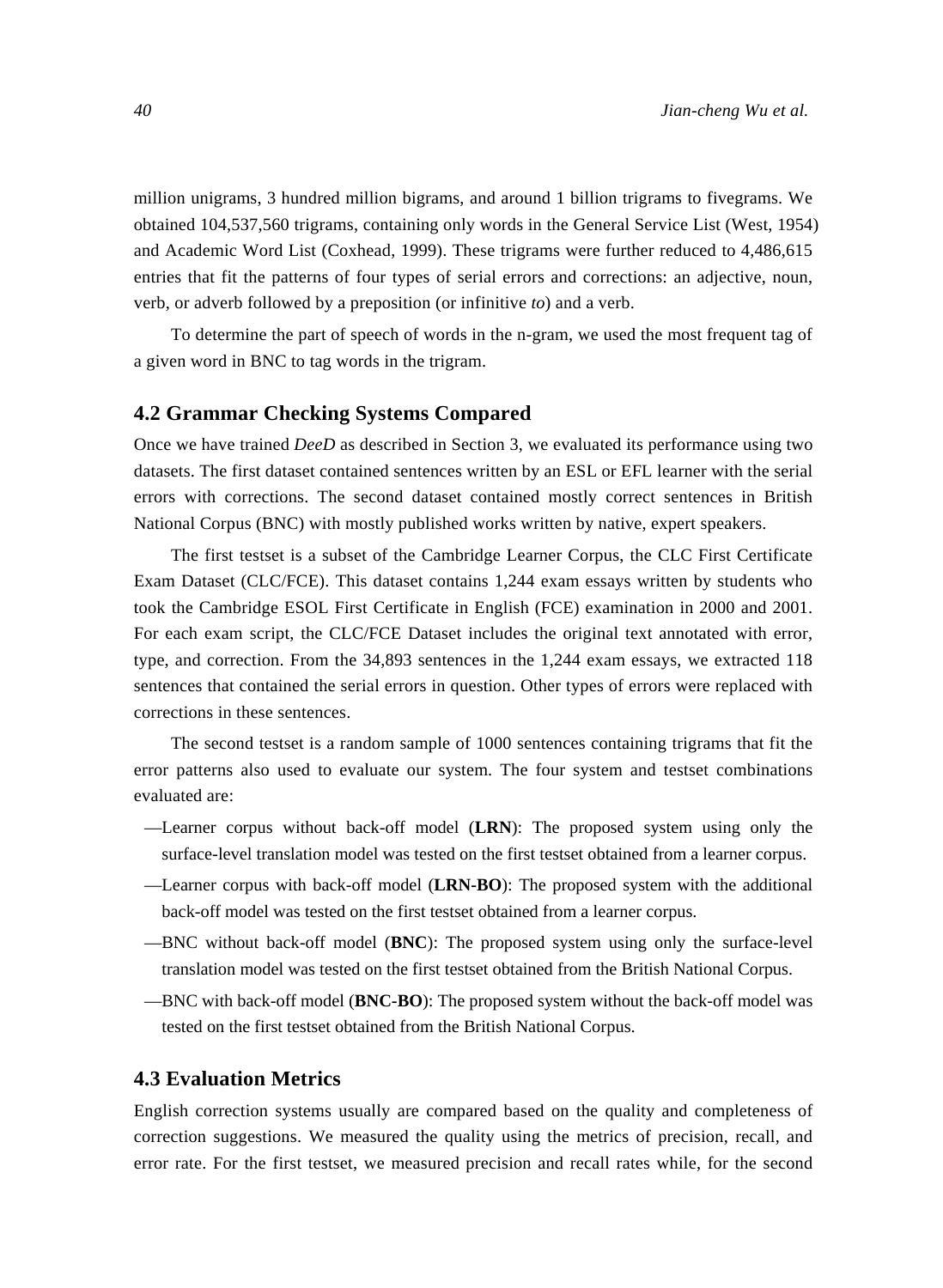testset, we measured the error rate (false alarms). We define precision and recall as:

| Precision = $C/S$ |  |
|-------------------|--|
|                   |  |

$$
Recall = C/N
$$
 (2)

where N is the number of serial errors, S is the number of corrections our system found, and C is the number of corrections where our system was correct. We also computed the corresponding F-score. Error rate was used in the second dataset described above, and we define the error rate as follows:

$$
Error Rate = E/T
$$
 (3)

where E is the number of corrections our system found (which are all wrong, since we were testing sentences with no errors) and T is the number of sentences tested.

# **5. Evaluation Results**

In this section, we report the results of the evaluation using the dataset and environment mentioned in the previous section. During this evaluation, 118 sentences with serial errors were used to evaluate the two systems: **LRN** and **LRN-BO**. Table 1 shows the average precision, recall, and F-score of **LRN** and **LRN-BO**. As we can see, **LRN** performs better in precision, which is reasonable since the back-off model corrects errors without the information of the verb involved. **LRN-BO** performs better in recall because the back-off model applies when the original model does not cover the case. Overall, **LRN-BO** performs better in F-score.

|            | F-Score | Precision                                     | Recall |
|------------|---------|-----------------------------------------------|--------|
| <b>LRN</b> | 0.43    | 0.71                                          | 0.31   |
| LRN-BO     | 0.45    | 0.68                                          | 0.33   |
|            |         | Table 2. Average error rate of BNC and BNC-BO |        |
|            |         | <b>Error</b> Rate                             |        |
| <b>BNC</b> |         | 0.10                                          |        |
| BNC-BO     |         | 0.13                                          |        |

*Table 1. Average precision, recall, and F-score of LRN and LRN-BO* 

During this evaluation, 1000 sentences in BNC that fit the pattern of serial errors but in fact do not contain errors, were used to evaluate the same two systems: **BNC** and **BNC-BO**. Table 2 shows the average error rate of BNC and **BNC-BO**. It is not surprising that **BNC** performs better than **BNC-BO**, since **BNC** always makes fewer corrections than **BNC-BO**. Nevertheless, **BNC-BO** is only slightly worse than **BNC**.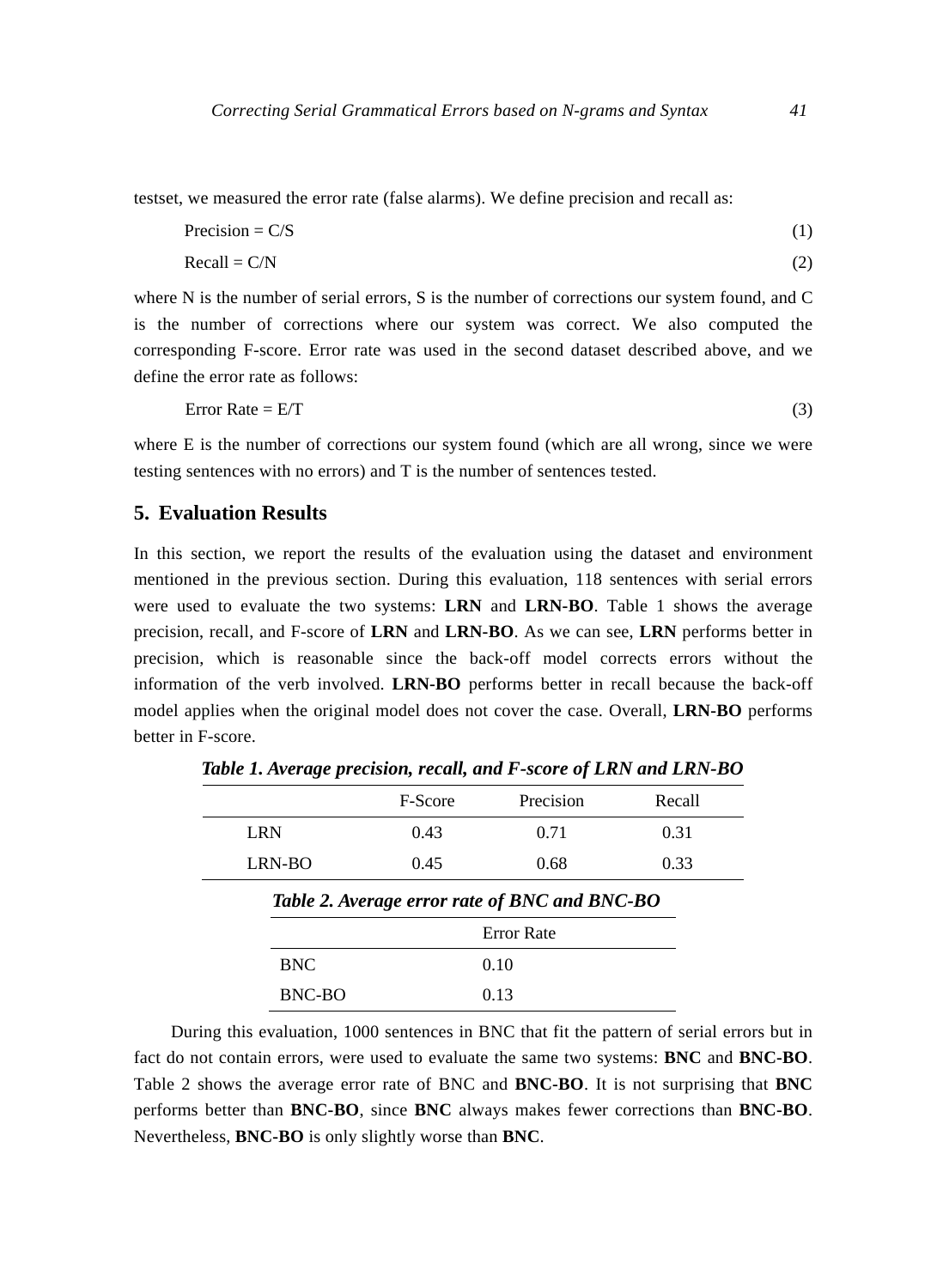# **6. Conclusions**

Many avenues exist for future research and improvement of our system. For example, spell checking can be done before correcting grammatical errors. Context used to "translate" the serial errors can be enlarged from one word to two or more words (immediately or closely) preceding the errors. We can also add one more level of backing off for the context word preceding the serial errors: from surface word to lemma or from a proper name to named entity type (PERSON, PLACE, ORGANIZATION). We also can improve the accuracy of part of speech tagging used in applying the back-off model.

Additionally, an interesting direction to explore is extending this approach to handle other types of isolated and serial errors commonly found in learners' writing. Yet another direction of research would be to consider corrections resulting in more or fewer words (*e.g.*, one less word as in \**spend time for work* vs. *spend time working*). Or, we could also combine n-gram statistics from different types of corpora: a Web-scale corpus, a reference corpus, and a learner corpus. For example, the translation probability can be determined via statistical classifier training on the learner corpus with features extracted from n-grams of multiple corpora.

In summary, we have introduced a new method for correcting serial errors in a given sentence in learners' writing. In our approach, a statistical machine translation model is generated to attempt to translate the given sentence into a grammatical sentence. The method involves automatically learning two translation models based on Web-scale n-grams. The first model translates trigrams containing serial preposition-verb errors into correct ones. The second model is a back-off model for the first model, used in the case where the trigram is not found in the training data. At run-time, the phrases in the input are matched using the translation model and are translated before ranking is performed on all possible translation sentences generated. Evaluation on a set of sentences in a learner corpus shows that the method corrects serial errors reasonably well. Our methodology exploits the state of the art in machine translation, resulting in an effective system that can deal with serial errors at the same time.

## **References**

- Atwell, E. S. (1987). How to detect grammatical errors in a text without parsing it. In *Proceedings of the Third Conference of the European Association for Computational Linguistics (EACL)*, 38-45, Copenhagen.
- Bender, E. M., Flickinger, D., Oepen, S., & Baldwin, T. (2004). Arboretum: Using a precision grammar for grammar checking in CALL. In *Proceedings of the Integrating Speech Tech- nology in Learning/Intelligent Computer Assisted Language Learning*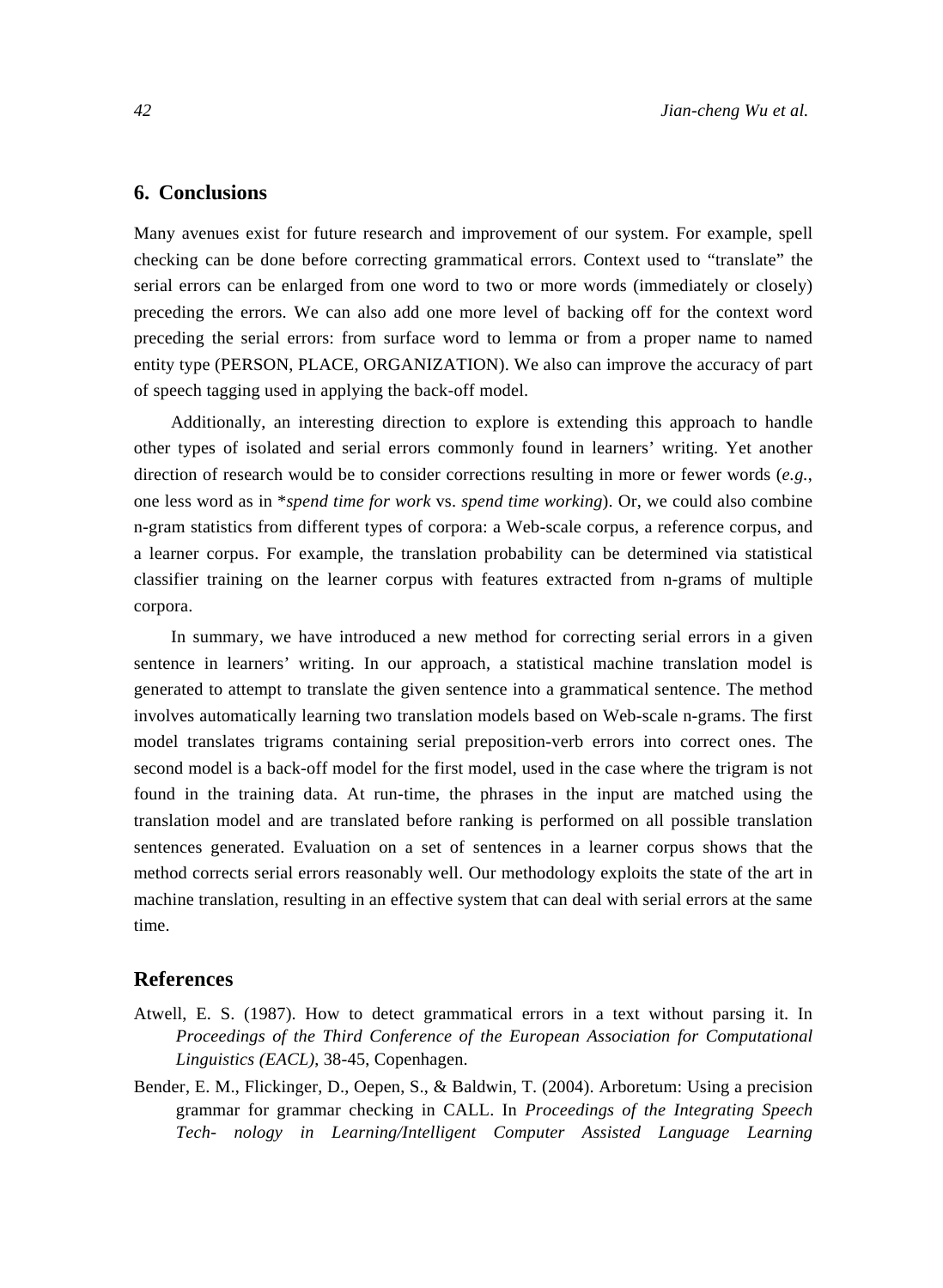*(inSTIL/ICALL) Symposium: NLP and Speech Technologies in Advanced Language Learning Systems*, Venice.

- Brants, T., & Franz, A. (2006). *The Google Web 1T 5-gram corpus version 1.1*. LDC2006T13.
- Coxhead, A. (2000). A new academic word list. *TESOL quarterly*, *34*(2), 213-238.
- De Felice, R., & Pulman, S. G. (2009). Automatic detection of preposition errors in learner writing. *CALICO Journal*, *26*(3), 512-528.
- Eeg-Olofsson, E., & Knuttson, O. (2003). Automatic grammar checking for second language learners - the use of prepositions. In *Proceedings of the 14th Nordic Conference in Computational Linguistics* (NoDaLiDa).
- Gamon, M. (2010). Using mostly native data to correct errors in learners' writing. In *Proceedings of the Eleventh Annual Conference of the North American Chapter of the Association for Computational Linguistics (NAACL)*, Los Angeles.
- Gamon, M., Gao, J., Brockett, C., Klementiev, A., Dolan, W. B., Be-lenko, D., & Vanderwende, L. (2008). Using contextual speller techniques and language modeling for ESL error correction. In *Proceedings of the International Joint Conference on Natural Language Processing (IJCNLP)*, 449-456, Hyderabad, India.
- Graddol, D. (2006). *English next: Why global English may mean the end of 'English as a Foreign Language*.' UK: British Council.
- Han, N.-R., Tetreault, J., Lee, S.-H., & Ha, J.-Y. (2010). Using error-annotated ESL data to develop an ESL error correction system. In *Proceedings of the Seventh International Conference on Language Resources and Evaluation (LREC)*, Malta.
- Heidorn, G. E. (2000). Intelligent writing assistance. In R. Dale, H. Moisl, and H. Somers, editors, *Handbook of Natural Language Processing*, 181-207. Marcel Dekker, New York.
- Izumi, E., Uchimoto, K., Saiga, T., Supnithi, T., & Isahara, H. (2003). Automatic error detection in the Japanese learners' English spoken data. In *Companion Volume to the Proceedings of the 41st Annual Meeting of the Association for Computational Linguistics (ACL)*, 145-148.
- Knight, K., & Chander, I. (1994). Automated postediting of documents. In *Proceedings of the Twelfth National Conference on Artificial Intelligence (AAAI)*, 779-784, Seattle.
- Leacock, C. *et al*. 2010. Automated grammatical error detection for language learners. *Synthesis Lectures on Human Language Technologies*, *3*(1), 1-134.
- Lee, J., & Seneff, S. (2006). Automatic grammar correction for second-language learners. In *Proceedings of the Ninth International Conference on Spoken Language Processing (Interspeech)*, 1978-1981.
- Lee, J., Tetreault, J., & Chodorow, M. (2009b). Human evaluation of article and noun number usage: Influences of context and construction variability. In P*roceedings of the Third Linguistic Annotation Workshop (LAW)*, 60-63, Suntec, Singapore.